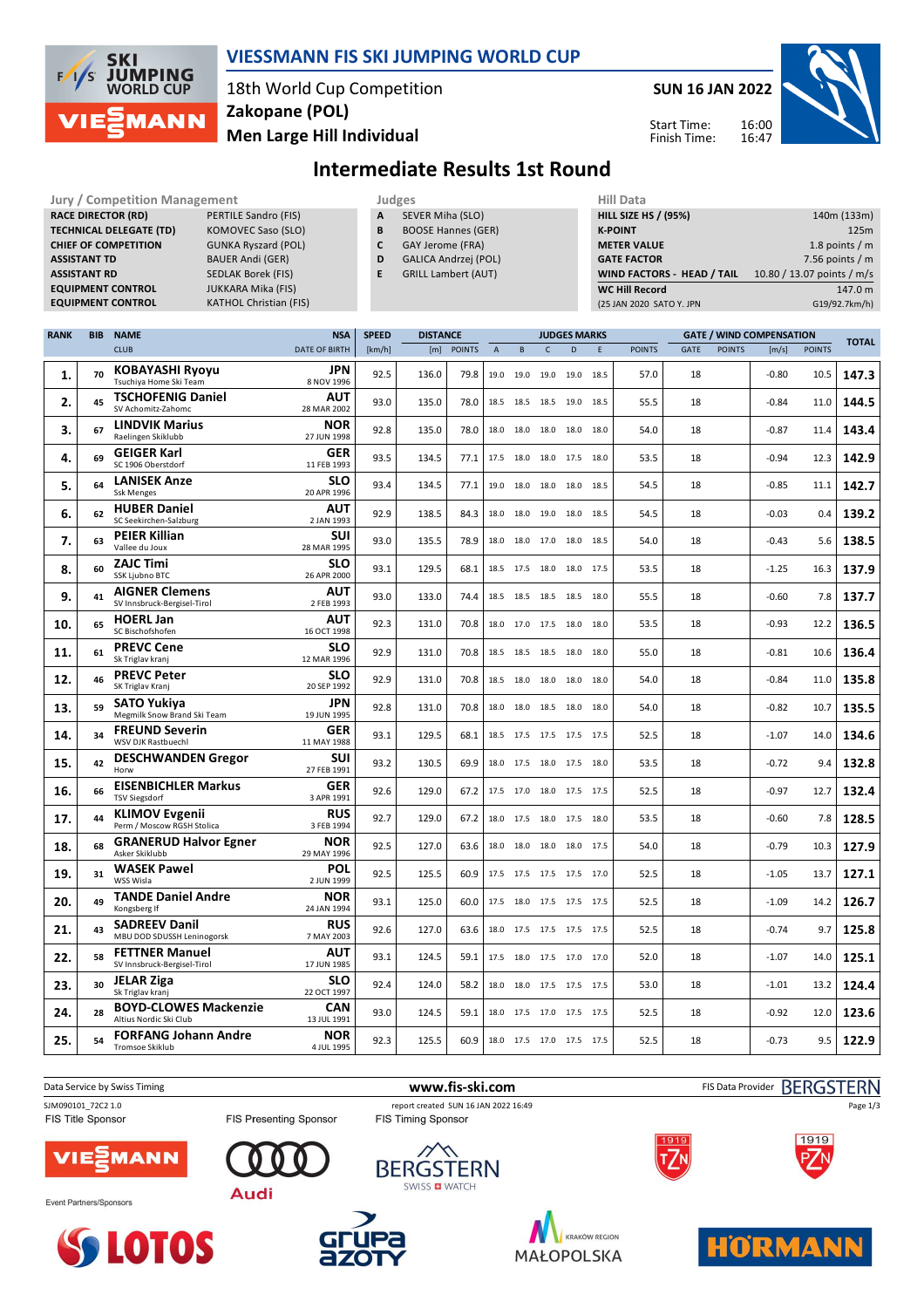

#### **VIESSMANN FIS SKI JUMPING WORLD CUP**

18th World Cup Competition **Men Large Hill Individual Zakopane (POL)**

**SUN 16 JAN 2022**

Start Time: Finish Time:



# **Intermediate Results 1st Round**

| <b>RANK</b> | <b>BIB</b>              | <b>NAME</b>                                                | <b>NSA</b>                | <b>SPEED</b><br><b>DISTANCE</b> |       | <b>JUDGES MARKS</b> |                |           |              |                          |      |               |      | <b>GATE / WIND COMPENSATION</b> |         |               |              |
|-------------|-------------------------|------------------------------------------------------------|---------------------------|---------------------------------|-------|---------------------|----------------|-----------|--------------|--------------------------|------|---------------|------|---------------------------------|---------|---------------|--------------|
|             |                         | <b>CLUB</b>                                                | <b>DATE OF BIRTH</b>      | [km/h]                          | [m]   | <b>POINTS</b>       | $\overline{A}$ | B         | $\mathsf{C}$ | D                        | E    | <b>POINTS</b> | GATE | <b>POINTS</b>                   | [m/s]   | <b>POINTS</b> | <b>TOTAL</b> |
| 26.         | 52                      | <b>ZYLA Piotr</b><br>WSS Wisla                             | POL<br>16 JAN 1987        | 92.9                            | 123.5 | 57.3                |                | 17.0 17.0 |              | 17.0 17.0 16.5           |      | 51.0          | 18   |                                 | $-1.11$ | 14.5          | 122.8        |
| 27.         | 22                      | <b>HULA Stefan</b><br>KS Eve-nement Zakopane               | POL<br>29 SEP 1986        | 92.8                            | 126.0 | 61.8                |                |           |              | 17.5 17.5 17.5 17.5 17.0 |      | 52.5          | 18   |                                 | $-0.59$ | 7.7           | 122.0        |
| 28.         | 51                      | <b>ASCHENWALD Philipp</b><br>SC Maverhofen-Tirol           | <b>AUT</b><br>12 NOV 1995 | 92.5                            | 122.5 | 55.5                |                |           |              | 17.5 17.0 17.0 17.5 17.0 |      | 51.5          | 18   |                                 | $-1.12$ | 14.6          | 121.6        |
| 29.         | 39                      | <b>AMMANN Simon</b><br><b>SSC Toggenburg</b>               | SUI<br>25 JUN 1981        | 92.4                            | 127.5 | 64.5                |                | 16.5 17.0 | 17.0 17.0    |                          | 16.0 | 50.5          | 18   |                                 | $-0.50$ | 6.5           | 121.5        |
| 30.         | 57                      | <b>KOS Lovro</b><br>SSK Ilirija                            | <b>SLO</b><br>23 JUL 1999 | 92.4                            | 123.5 | 57.3                |                | 17.5 18.0 |              | 18.0 17.5 17.5           |      | 53.0          | 18   |                                 | $-0.85$ | 11.1          | 121.4        |
| 31.         | 56                      | <b>LEYHE Stephan</b><br>SC Willingen                       | <b>GER</b><br>5 JAN 1992  | 93.1                            | 122.5 | 55.5                |                |           |              | 18.0 18.0 17.5 17.0 17.0 |      | 52.5          | 18   |                                 | $-0.97$ | 12.7          | 120.7        |
| 32.         | 50                      | <b>NAKAMURA Naoki</b><br>Tokai University Sapporo Ski Club | JPN<br>19 SEP 1996        | 92.5                            | 123.0 | 56.4                |                |           |              | 18.0 18.0 17.5 17.5 17.5 |      | 53.0          | 18   |                                 | $-0.85$ | 11.1          | 120.5        |
| 32.         | 8                       | <b>PEDERSEN Robin</b><br>Stalkameratene II                 | <b>NOR</b><br>31 AUG 1996 | 92.9                            | 122.0 | 54.6                |                | 17.0 16.5 |              | 16.5 16.5 17.0           |      | 50.0          | 18   |                                 | $-1.22$ | 15.9          | 120.5        |
| 32.         | $\overline{\mathbf{3}}$ | <b>KOT Maciej</b><br>AZS Zakopane                          | <b>POL</b><br>9 JUN 1991  | 92.6                            | 124.5 | 59.1                |                |           |              | 17.0 17.5 17.5 17.5 17.0 |      | 52.0          | 18   |                                 | $-0.72$ | 9.4           | 120.5        |
| 35.         | 38                      | <b>HAYBOECK Michael</b><br>UVB Hinzenbach-Oberoesterreich  | <b>AUT</b><br>5 MAR 1991  | 93.0                            | 125.0 | 60.0                |                |           |              | 15.5 16.5 16.5 16.5 16.5 |      | 49.5          | 18   |                                 | $-0.73$ | 9.5           | 119.0        |
| 36.         | 40                      | <b>ITO Daiki</b><br>Megmilk Snow Brand Ski Team            | <b>JPN</b><br>27 DEC 1985 | 92.3                            | 124.0 | 58.2                |                |           |              | 17.5 18.0 17.5 17.5 17.5 |      | 52.5          | 18   |                                 | $-0.58$ | 7.6           | 118.3        |
| 37.         | 55                      | <b>SCHMID Constantin</b><br>Wsv Oberaudorf                 | <b>GER</b><br>27 NOV 1999 | 92.7                            | 121.5 | 53.7                |                |           |              | 18.0 17.5 17.0 17.0 17.0 |      | 51.5          | 18   |                                 | $-0.93$ | 12.2          | 117.4        |
| 38.         | 33                      | <b>WOLNY Jakub</b><br>LKS Klimczok Bystra                  | POL<br>15 MAY 1995        | 92.2                            | 121.5 | 53.7                |                |           |              | 17.5 17.5 17.0 17.5 17.0 |      | 52.0          | 18   |                                 | $-0.83$ | 10.8          | 116.5        |
| 39.         | 36                      | <b>VILLUMSTAD Fredrik</b><br><b>SKIMT</b>                  | <b>NOR</b><br>21 MAR 1999 | 93.2                            | 123.0 | 56.4                |                |           |              | 15.5 15.0 16.0 15.5 16.0 |      | 47.0          | 18   |                                 | $-0.99$ | 12.9          | 116.3        |
| 40.         | 29                      | <b>NAZAROV Mikhail</b><br>Moscow RGSH Stolitsa Dinamo      | <b>RUS</b><br>14 OCT 1994 | 92.7                            | 120.0 | 51.0                |                | 17.0 16.5 |              | 17.0 17.0 17.0           |      | 51.0          | 18   |                                 | $-0.90$ | 11.8          | 113.8        |
| 41.         | $\overline{2}$          | <b>MURANKA Klemens</b><br>TS Wisla Zakopane                | POL<br>31 AUG 1994        | 92.4                            | 120.0 | 51.0                |                |           |              | 17.5 17.5 17.0 17.0 17.0 |      | 51.5          | 18   |                                 | $-0.84$ | 11.0          | 113.5        |
| 42.         |                         | <b>PILCH Tomasz</b><br>WSS Wisla                           | <b>POL</b><br>20 OCT 2000 | 92.5                            | 118.5 | 48.3                |                |           |              | 17.0 17.0 17.0 17.0 17.0 |      | 51.0          | 18   |                                 | $-0.95$ | 12.4          | 111.7        |
| 43.         | 26                      | <b>IPCIOGLU Fatih Arda</b><br>Tuerkiye Kayak Federasyonu   | <b>TUR</b><br>28 SEP 1997 | 92.1                            | 122.0 | 54.6                |                |           |              | 17.0 16.0 17.0 16.5 17.0 |      | 50.5          | 18   |                                 | $-0.50$ | 6.5           | 111.6        |
| 44.         | 37                      | <b>ZOGRAFSKI Vladimir</b><br><b>NSA</b>                    | <b>BUL</b><br>14 JUL 1993 | 91.6                            | 119.0 | 49.2                |                |           |              | 17.5 17.5 17.0 17.0 17.0 |      | 51.5          | 18   |                                 | $-0.82$ | 10.7          | 111.4        |
| 45.         | 48                      | <b>KOBAYASHI Junshiro</b><br>Megmilk Snow Brand Ski Team   | JPN<br>11 JUN 1991        | 92.5                            | 117.5 | 46.5                |                |           |              | 17.0 17.5 17.0 17.0 17.0 |      | 51.0          | 18   |                                 | $-1.05$ | 13.7          | 111.2        |
| 46.         | 53                      | <b>PASCHKE Pius</b><br>WSV Kiefersfelden                   | <b>GER</b><br>20 MAY 1990 | 92.1                            | 116.5 | 44.7                |                | 17.0 17.0 |              | 16.5 16.5 17.0           |      | 50.5          | 18   |                                 | $-1.02$ | 13.3          | 108.5        |
| 47.         | 25                      | <b>STEKALA Andrzej</b><br>Azs Zakopane                     | POL<br>30 JUN 1995        | 92.3                            | 120.5 | 51.9                |                | 17.5 17.0 |              | 17.0 17.5 17.0           |      | 51.5          | 18   |                                 | $-0.32$ | 4.2           | 107.6        |
| 48.         | 27                      | <b>ZNISZCZOL Aleksander</b><br>WSS Wisla                   | POL<br>8 MAR 1994         | 92.0                            | 115.5 | 42.9                |                |           |              | 16.5 17.0 16.5 17.0 16.5 |      | 50.0          | 18   |                                 | $-0.66$ | 8.6           | 101.5        |
| 49.         | 14                      | <b>MANKOV Ilva</b><br><b>Sdushor Nizhniy Tagil</b>         | <b>RUS</b><br>17 MAR 2003 | 92.3                            | 115.0 | 42.0                | 17.0 16.0      |           |              | 16.0 16.5 16.5           |      | 49.0          | 18   |                                 | $-0.72$ | 9.4           | 100.4        |
| 50.         | 12                      | <b>KOUDELKA Roman</b><br>LSK Lomnice nad Popelkou - Dukla  | <b>CZE</b><br>9 JUL 1989  | 92.7                            | 103.5 | 21.3                |                |           |              | 15.0 14.5 15.0 15.0 15.0 |      | 45.0          | 18   |                                 | $-1.11$ | 14.5          | 80.8         |

**Disqualified** 

MALTSEV Kevin EST SCE 4

SCE 4 : SUIT